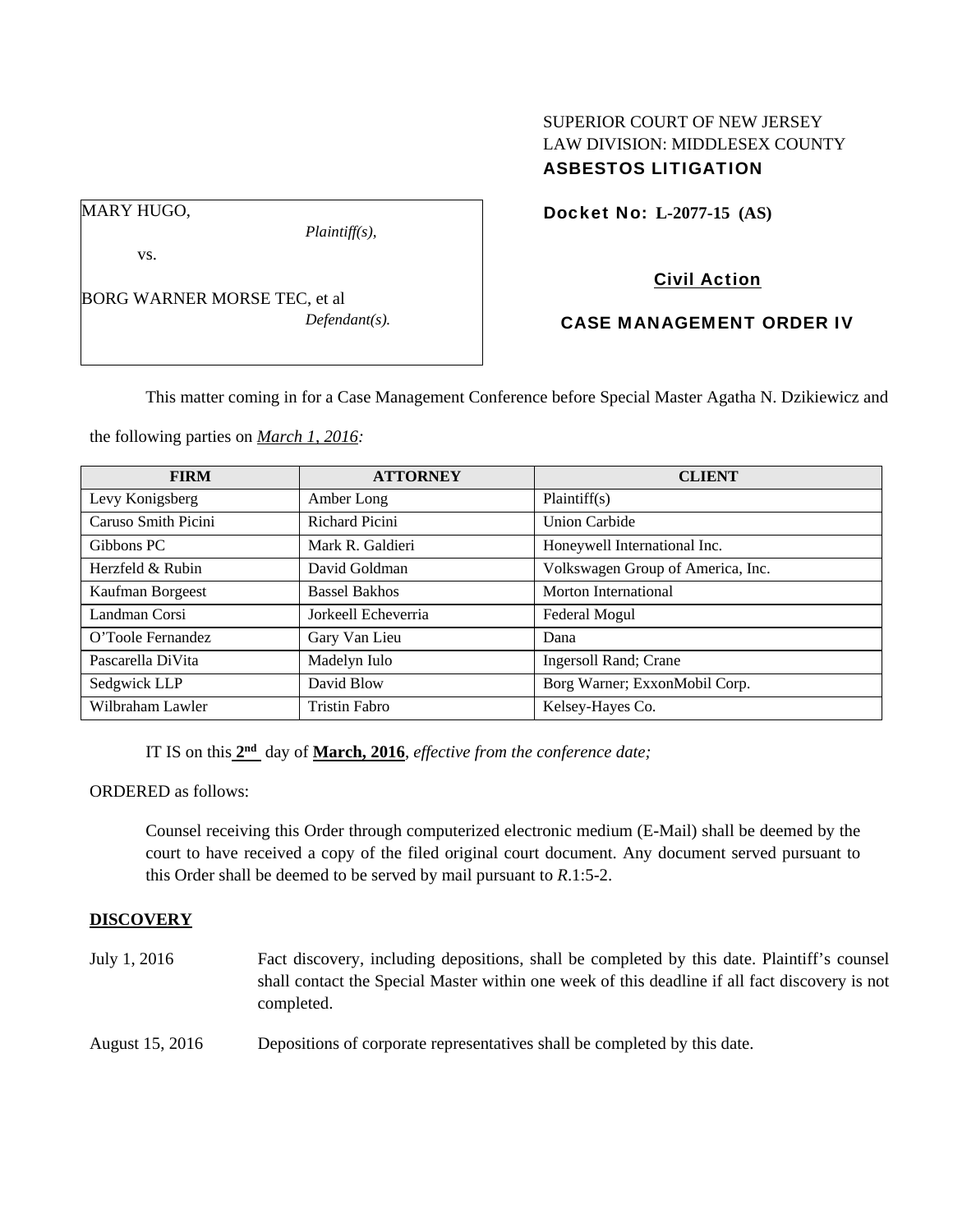#### **EARLY SETTLEMENT**

August 22, 2016 Settlement demands shall be served on all counsel and the Special Master by this date.

#### **SUMMARY JUDGMENT MOTION PRACTICE**

| September 16, 2016   | Plaintiff's counsel shall advise, in writing, of intent not to oppose motions by this<br>date. |  |
|----------------------|------------------------------------------------------------------------------------------------|--|
| September 30, $2016$ | Summary judgment motions shall be filed no later than this date.                               |  |
| October 28, 2016     | Last return date for summary judgment motions.                                                 |  |
| <b>************</b>  |                                                                                                |  |

#### **MEDICAL DEFENSE**

- July 15, 2016 Plaintiff shall serve medical expert reports by this date.
- December 2, 2016 Defendants shall identify its medical experts and serve medical reports, if any, by this date. **In addition, defendants shall notify plaintiff's counsel (as well as all counsel of record) of a joinder in an expert medical defense by this date.**

#### **LIABILITY EXPERT REPORTS**

- September 16, 2016 Plaintiff shall identify its liability experts and serve liability expert reports or a certified expert statement by this date or waive any opportunity to rely on liability expert testimony.
- December 2, 2016 Defendants shall identify its liability experts and serve liability expert reports, if any, by this date or waive any opportunity to rely on liability expert testimony.

### **EXPERT DEPOSITIONS**

January 13, 2017 Expert depositions shall be completed by this date. To the extent that plaintiff and defendant generic experts have been deposed before, the parties seeking that deposition in this case must file an application before the Special Master and demonstrate the necessity for that deposition. To the extent possible, documents requested in a deposition notice directed to an expert shall be produced three days in advance of the expert deposition. The expert shall not be required to produce documents that are readily accessible in the public domain.

### **PRE-TRIAL AND TRIAL**

July 7, 2016 The settlement conference previously scheduled on this date is **cancelled**.

January 11, 2017 @ 1:30pm Settlement conference. All defense counsel shall appear with authority to negotiate settlement and have a representative authorized to negotiate settlement available by phone. Any request to be excused from the settlement conference shall be made to the Special Master no later than 4:00pm of the day prior to the conference.

\_\_\_\_\_\_\_\_\_\_\_\_\_\_\_\_\_\_\_\_\_\_\_\_\_\_\_\_\_\_\_\_\_\_\_\_\_\_\_\_\_\_\_\_\_\_\_\_\_\_\_\_\_\_\_\_\_\_\_\_\_\_\_\_\_\_\_\_\_\_\_\_\_\_\_\_\_\_\_\_\_\_\_\_\_\_\_\_\_\_\_\_\_\_\_\_\_\_\_\_\_\_\_\_\_\_\_\_\_\_